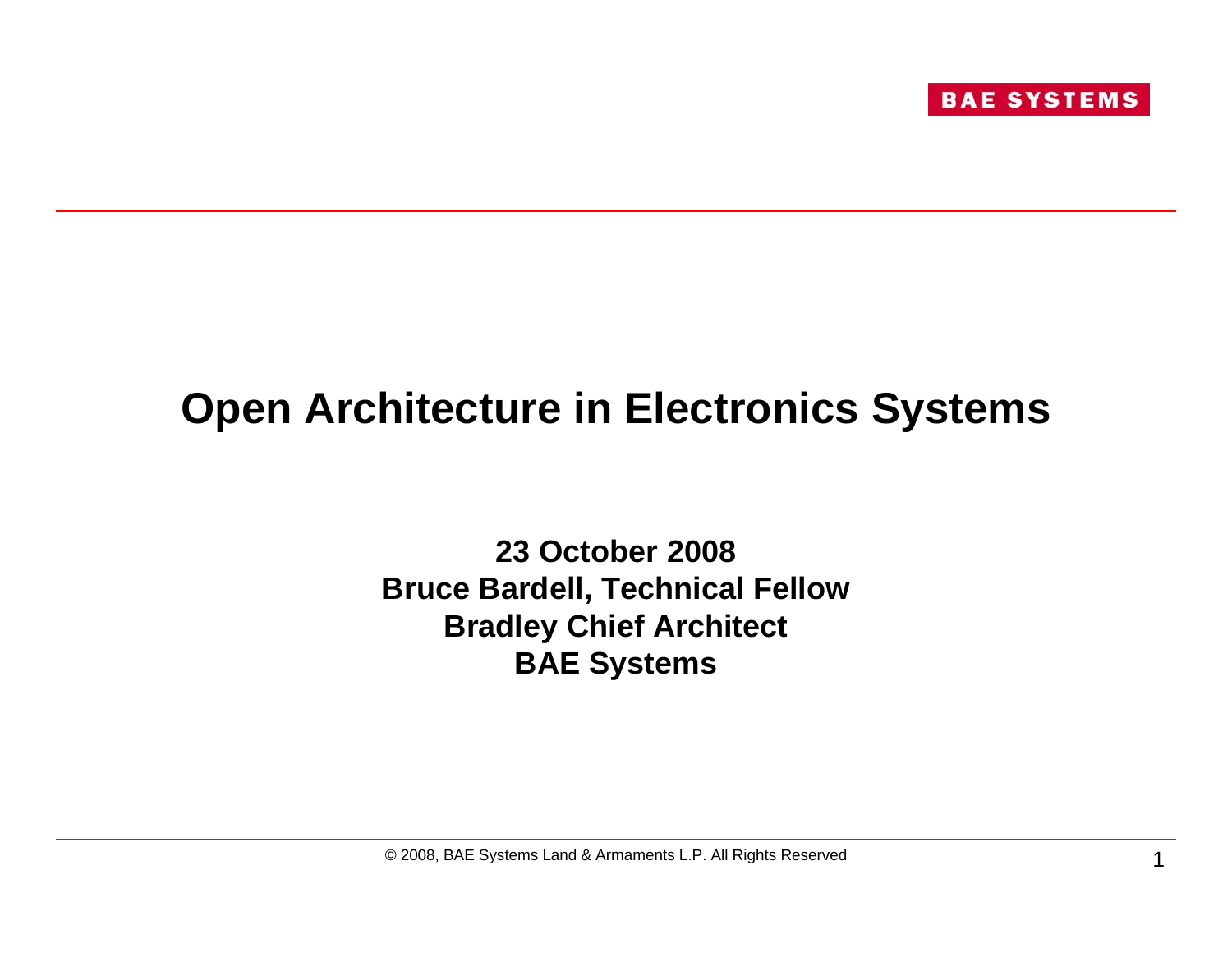# **Open Architecture, 10 years ago**

- • **Goals of "Open Architecture"**
	- **to guarantee the previously-developed military subsystems were usable in platforms under development**
	- **new subsystems being developed for use in new platforms could be reused in future platforms**
- • **How is "future platform reuse" supported?**
	- **Maximize use of Industry Standards**
	- **Minimize custom design content of any "Vetronics" item that has a commercial equivalent**
- •**How well did this work? See next slide.**

**Vetronics is vehicle computer resources, vehicle busses, peripheral electronics such as sights, human/machine interface boxes, electronic GFE, etc.**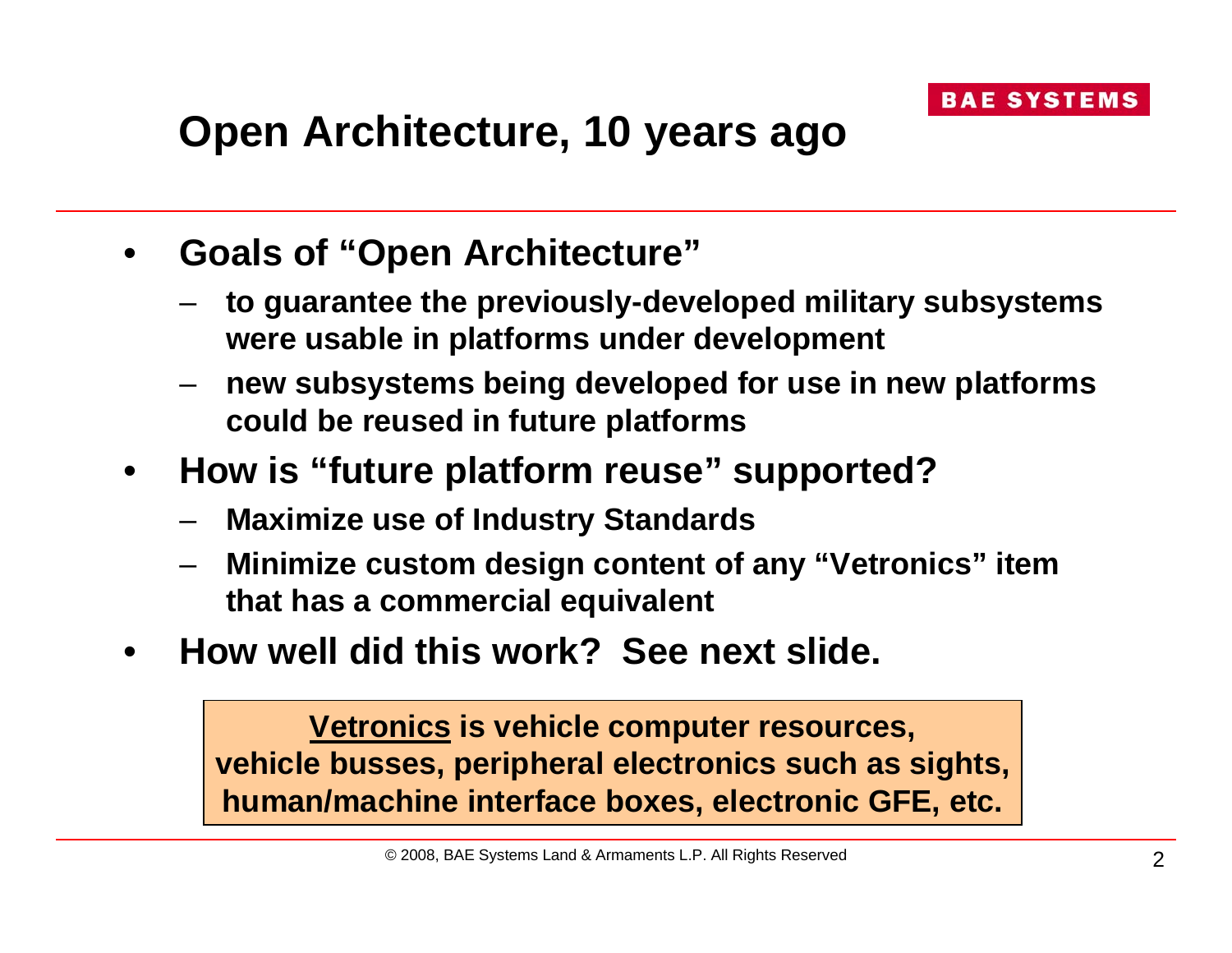#### **Open Architecture, 10 years ago What is "Open" – What was the Result?**

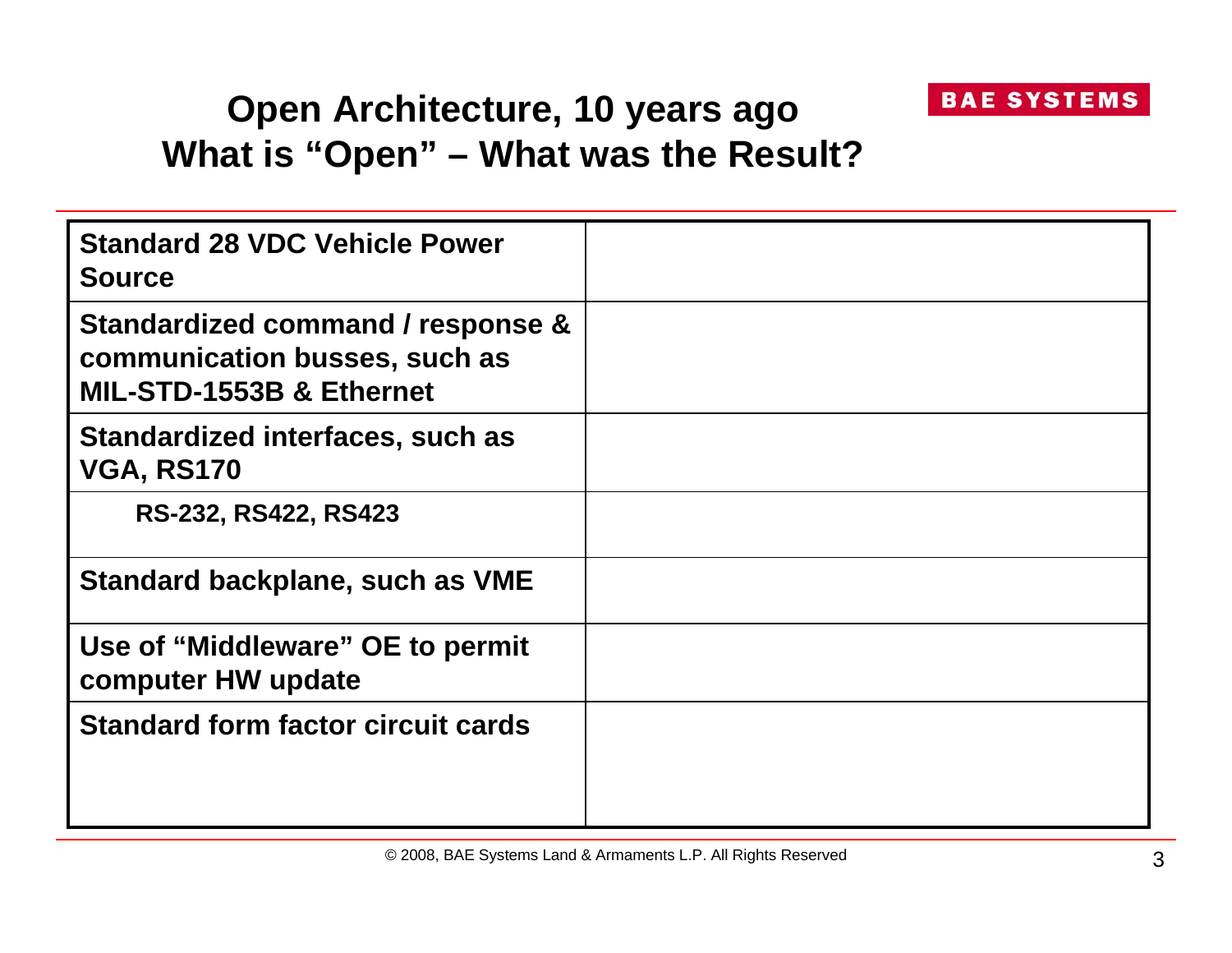#### **Open Architecture, 10 years ago What is "Open" – What was the Result?**

| <b>Standard 28 VDC Vehicle Power</b><br><b>Source</b>                                          | <b>Compatible with most GFE</b>                                                                         |
|------------------------------------------------------------------------------------------------|---------------------------------------------------------------------------------------------------------|
| Standardized command / response &<br>communication busses, such as<br>MIL-STD-1553B & Ethernet | <b>Electrical compatibility, but must</b><br>comply with GFE ICD                                        |
| Standardized interfaces, such as<br><b>VGA, RS170</b>                                          | <b>Electrical and waveform compatibility</b>                                                            |
| RS-232, RS422, RS423                                                                           | <b>Electrical compatibility, but must</b><br>comply with GFE ICD                                        |
| <b>Standard backplane, such as VME</b>                                                         | <b>Basic compatibility, but VME spec.</b><br>includes a "custom" connector                              |
| Use of "Middleware" OE to permit<br>computer HW update                                         | <b>No Application impact when</b><br>obsolescence redesign(s) introduced                                |
| <b>Standard form factor circuit cards</b>                                                      | No benefit. Function density,<br>environmentals, and "custom"<br><b>connector required custom CCAs.</b> |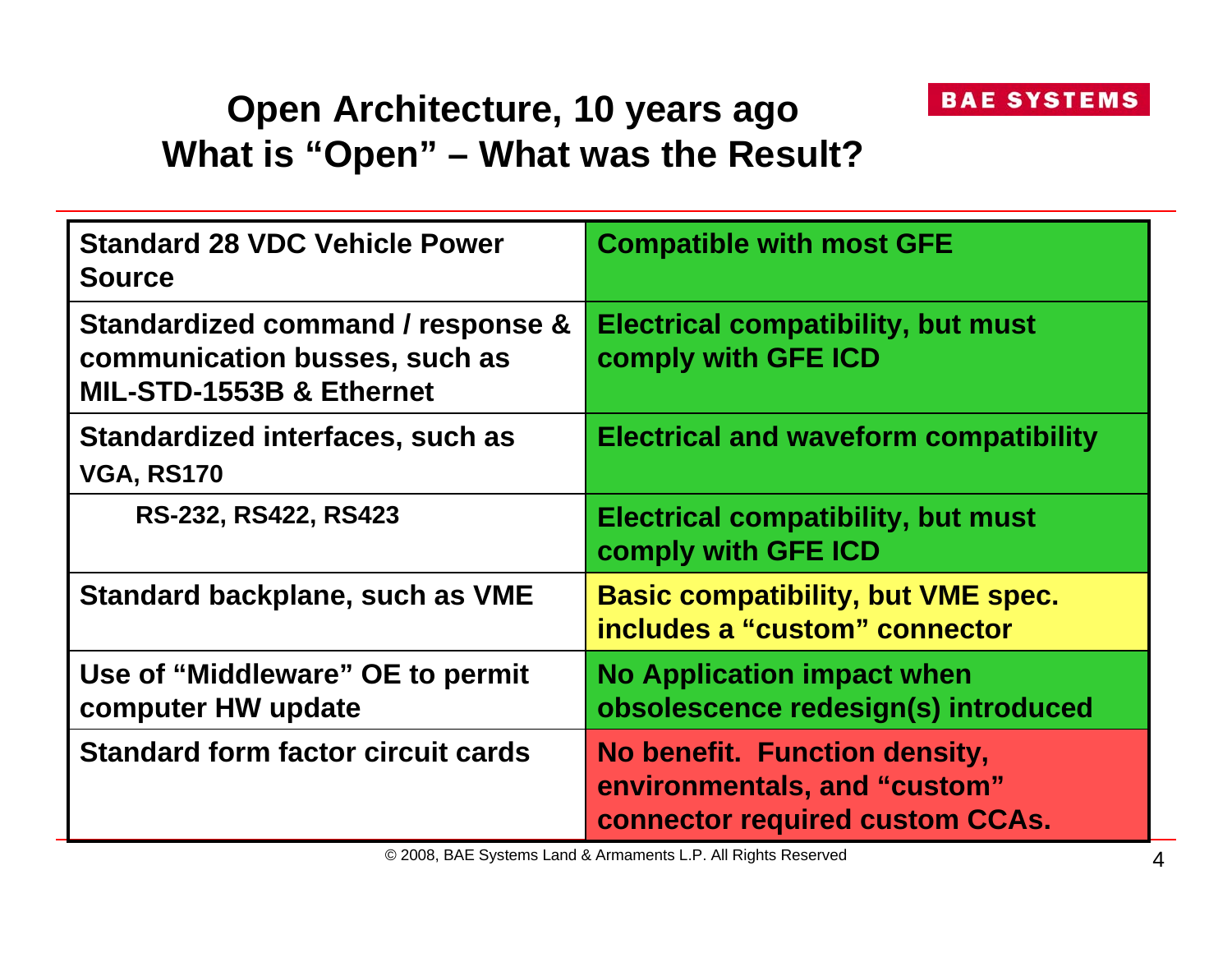

### **Wikipedia Definition, 21 Oct 2008**

- • Open architecture **is a type of [computer architecture](http://en.wikipedia.org/wiki/Computer_architecture) [or software](http://en.wikipedia.org/wiki/Software_architecture)  [architecture](http://en.wikipedia.org/wiki/Software_architecture) [that allows adding, upgrading and swapping](http://en.wikipedia.org/wiki/Software_architecture)  components. For example, the IBM PC has an open architecture, whereas the [Amiga 500](http://en.wikipedia.org/wiki/Amiga_500) home computer had a**  closed architecture**, where the hardware manufacturer chooses the components, and they are not generally upgradable.**
- $\bullet$  **(Deleted definition that relates to Architectural Design of Buildings)**
- • **Open architecture allows potential users to see inside all or parts of the architecture without any proprietary constraints. Typically, an open architecture publishes all or parts of its architecture that the developer or integrator wants to share. The open business processes involved with an open architecture may require some license agreements between entities sharing the architecture information.**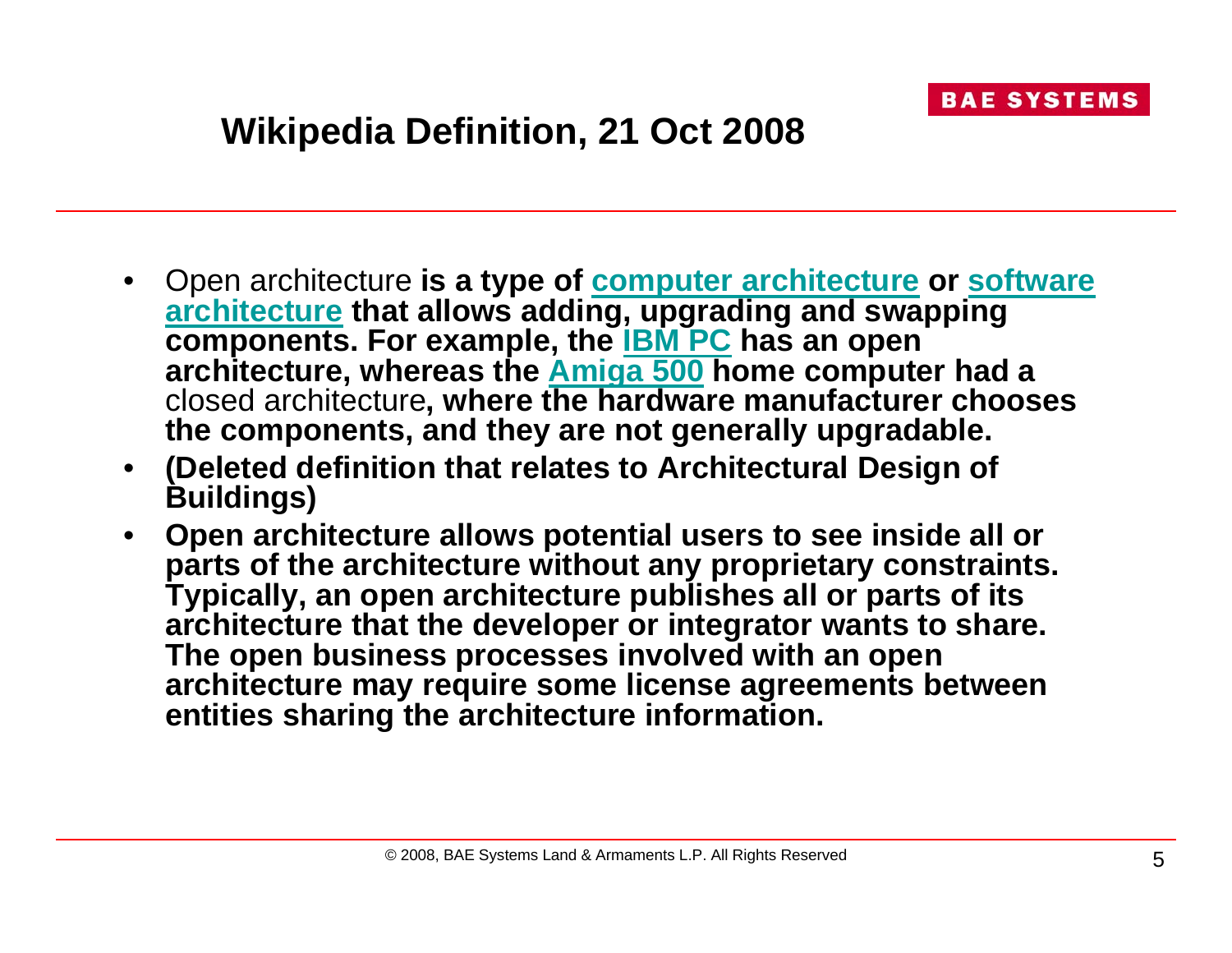**21 Oct 2008 Wikipedia Definition, parsed**

- Characteristics of Open architecture
	- – **allows adding, upgrading and swapping components**
		- **For example, the [IBM PC](http://en.wikipedia.org/wiki/IBM_PC) has an open architecture, whereas the [Amiga 500](http://en.wikipedia.org/wiki/Amiga_500) home computer had a** closed architecture**, where the hardware manufacturer chooses the components, and they are not generally upgradable.**
	- – **allows potential users to see inside all or parts of the architecture without any proprietary constraints**
		- **Typically, an open architecture publishes all or parts of its architecture that the developer or integrator wants to share. The open business processes involved with an open architecture may require some license agreements between entities sharing the architecture information.**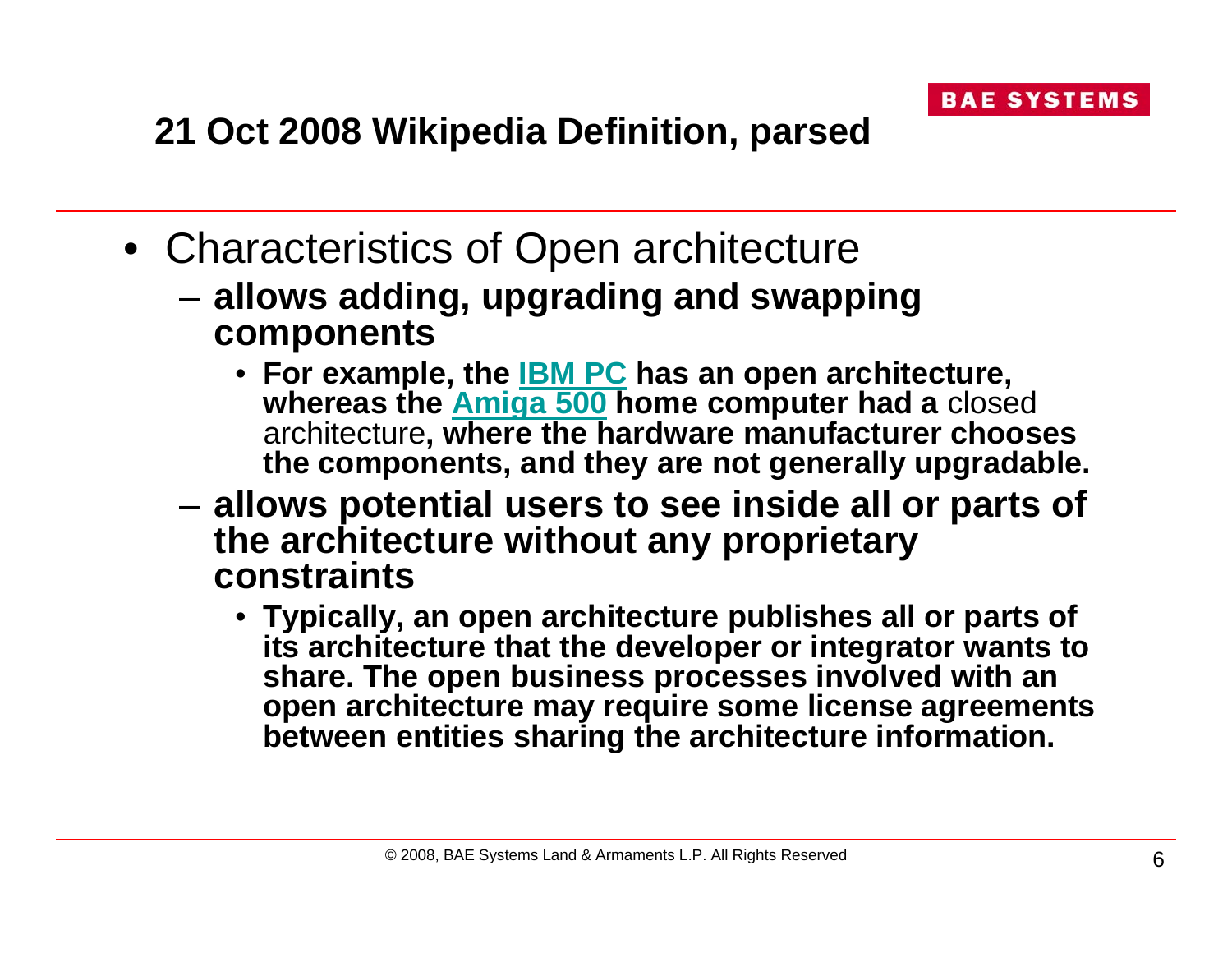# **Building on the Wikipedia 21 Oct 2008 Definition (1 of 2)**

| Wikipedia                                                           | <b>Possible Manifestation in</b><br><b>Vehicle Design</b> | <b>How does Vehicle Design Enable?</b>                                                           |
|---------------------------------------------------------------------|-----------------------------------------------------------|--------------------------------------------------------------------------------------------------|
| <b>Allows</b><br>adding,<br>upgrading<br>and swapping<br>components | Uses standard power levels                                | Meet Military standard vehicle and industry standard<br>backplane bus voltage levels             |
|                                                                     | <b>Uses standard form factor</b><br>and connectors        | Select and implement commercial standard card and<br>connector specifications                    |
|                                                                     | <b>Meets environmentals</b>                               | <b>Provide an environment that adapts vehicle</b><br>environmentals to commercial specifications |
|                                                                     | <b>Uses standard</b><br>communication busses              | Use popular commercial busses                                                                    |
|                                                                     | <b>Follows communications</b><br><b>standards</b>         | Use accepted protocols for communication busses                                                  |
|                                                                     | <b>Comes with drivers that</b><br>bridge component to OS  | Software architecture contains a "driver" layer, and<br>implements appropriate standards         |
|                                                                     | Software runtime is<br>compatible with OS                 | <b>Use an Operating Environment "Middleware" to</b><br>isolate applications from OS              |
|                                                                     | <b>Firewalls for hard real time</b><br>applications       | Architecture to include resource management to<br>assure resource starvation doesn't occur       |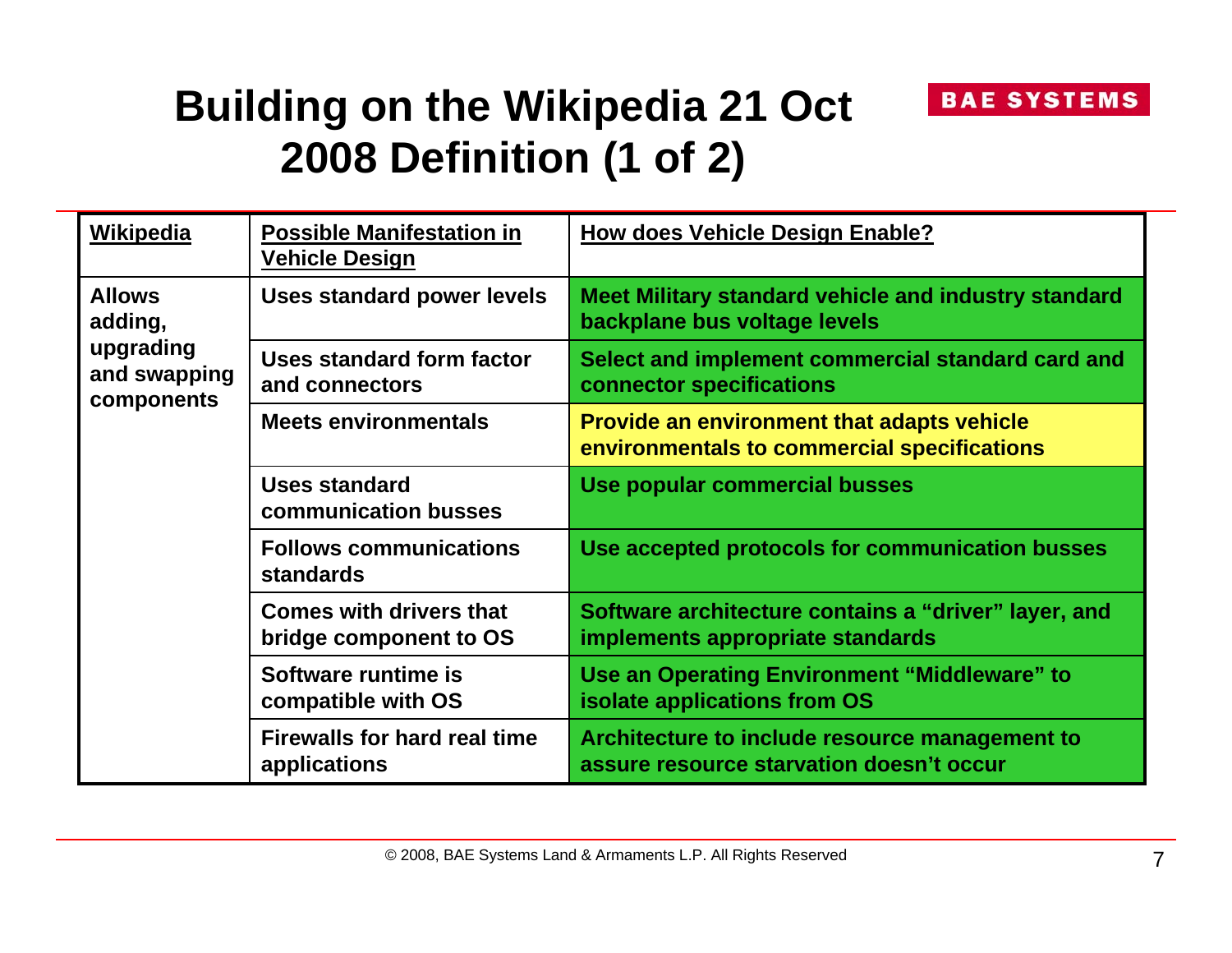# **Building on the Wikipedia 21 Oct 2008 Definition (2 of 2)**

| Wikipedia                                                                                                                         | <b>Possible Manifestation in</b><br><b>Vehicle Design</b>                                                                                                                                               | <b>How does Vehicle Design Enable?</b>                                      |
|-----------------------------------------------------------------------------------------------------------------------------------|---------------------------------------------------------------------------------------------------------------------------------------------------------------------------------------------------------|-----------------------------------------------------------------------------|
| allows<br>potential<br>users to see<br>inside all or<br>parts of the<br>architecture<br>without any<br>proprietary<br>constraints | <b>Documentation partitioned</b><br>to describe services,<br>communication & task<br>management interfaces of<br>core and upgradeable<br>capabilities; no<br>documentation of sensitive<br>capabilities | Assure appropriate development documents are<br>suitable for public release |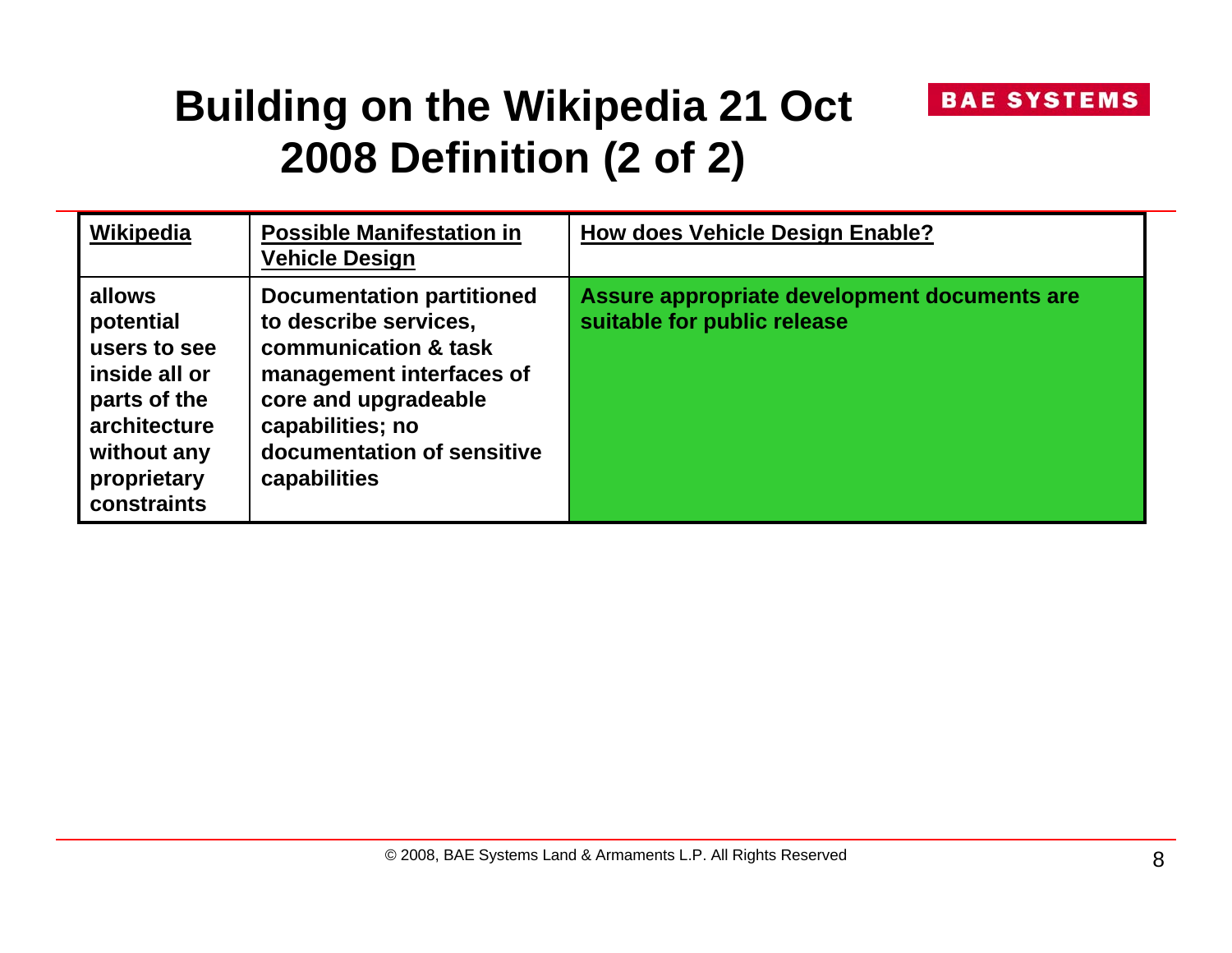#### **Do the Assumed 2008 Open Architecture Goals Add New Requirements? (1 of 2)**

| <b>Goals of Today's Open</b><br><b>Architecture Definition for</b><br><b>Military Vehicles</b>            | <b>Possible Manifestation in</b><br><b>Vehicle Design</b> | <b>How does Vehicle Design</b><br>Enable?                                                                            |
|-----------------------------------------------------------------------------------------------------------|-----------------------------------------------------------|----------------------------------------------------------------------------------------------------------------------|
| Avoid developing unique<br>designs and proprietary<br>solutions when industry<br>accepted standards exist | Use industry accepted<br>standards, covered earlier       | <b>Covered earlier</b>                                                                                               |
| Enable use of commercial<br>hardware and software<br>solutions, when suitable                             | Use commercial hardware                                   | Adapt between vehicle and<br>commercial environmentals.<br><b>Covered earlier</b>                                    |
|                                                                                                           | Use commercial software                                   | Provide middleware or<br><b>Operating Environment to</b><br>isolate OS from commercial<br><b>SW. Covered earlier</b> |
|                                                                                                           |                                                           | <b>Possibly modify design of</b><br><b>commercial software</b>                                                       |
| <b>Maximize upgradeability with</b><br>commercial hardware and<br>software solutions, when<br>suitable    | <b>Covered above</b>                                      | <b>Covered Above</b>                                                                                                 |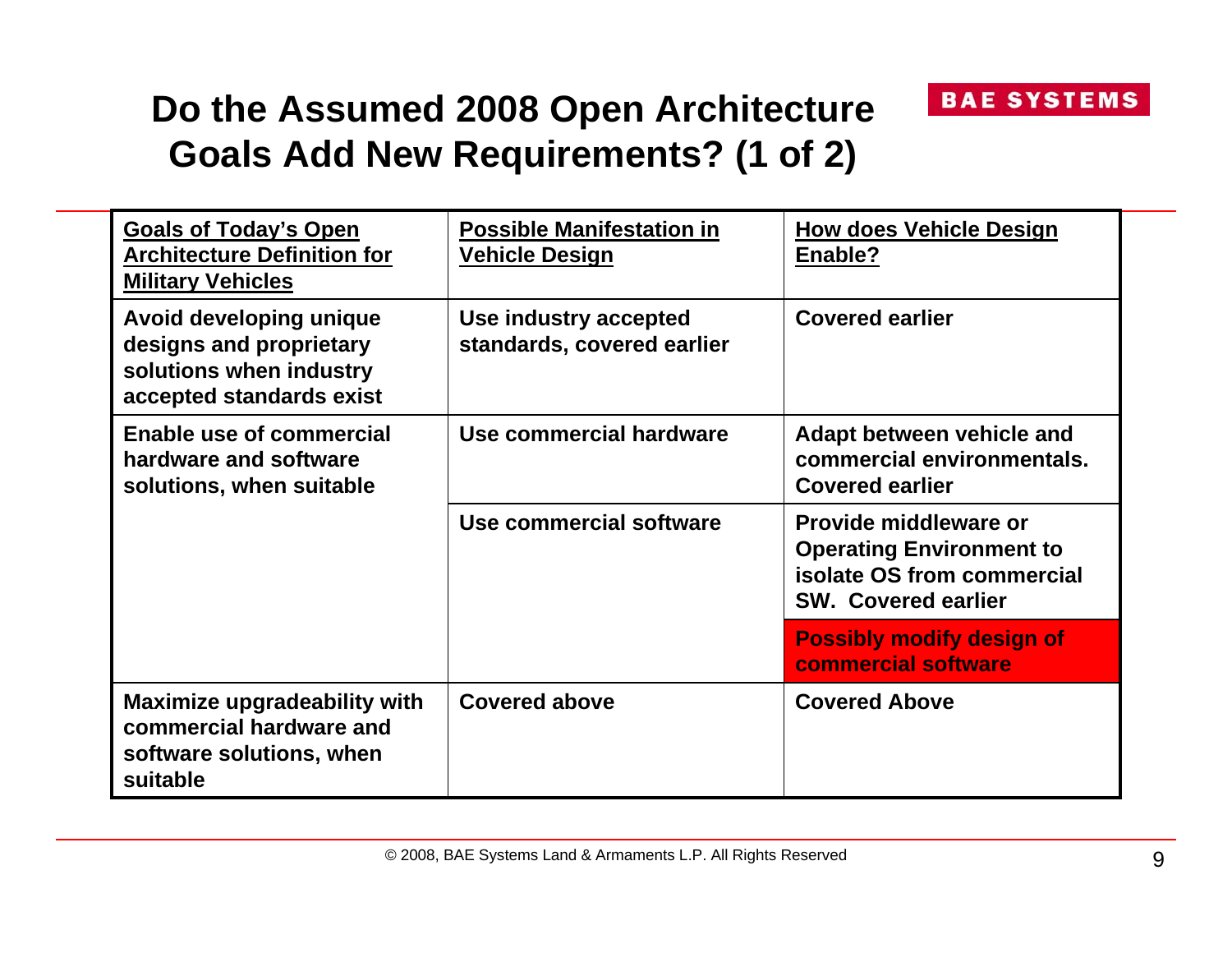#### **Do the Assumed 2008 Open Architecture Goals Add New Requirements? (2 of 2)**

| <b>Goals of Today's Open</b><br><b>Architecture Definition for</b><br><b>Military Vehicles</b>         | <b>Possible Manifestation in</b><br><b>Vehicle Design</b>                  | <b>How does Vehicle Design</b><br>Enable?                                        |
|--------------------------------------------------------------------------------------------------------|----------------------------------------------------------------------------|----------------------------------------------------------------------------------|
| <b>Support not-well-defined</b><br>or constrained increases<br>in platform computer<br>resource needs. | Include reserve space for<br>additional hardware                           | <b>Leave room for new</b><br>chassis or empty slots in<br>existing chassis       |
|                                                                                                        | Include space for<br>additional memory<br>capacity                         |                                                                                  |
|                                                                                                        | Include reserve electrical<br>power to run that<br>hardware                | <b>Add reserve to power</b><br>budget                                            |
|                                                                                                        | Include present and future<br>voltage levels to power<br>that hardware     | <b>Provide traces to empty</b><br>slots for possible future<br>power supply CCAs |
|                                                                                                        | Include space and data<br>bus allocations for user<br>interface escalation | <b>Provide connector</b><br>reserve capacity or extra<br>unused connectors       |